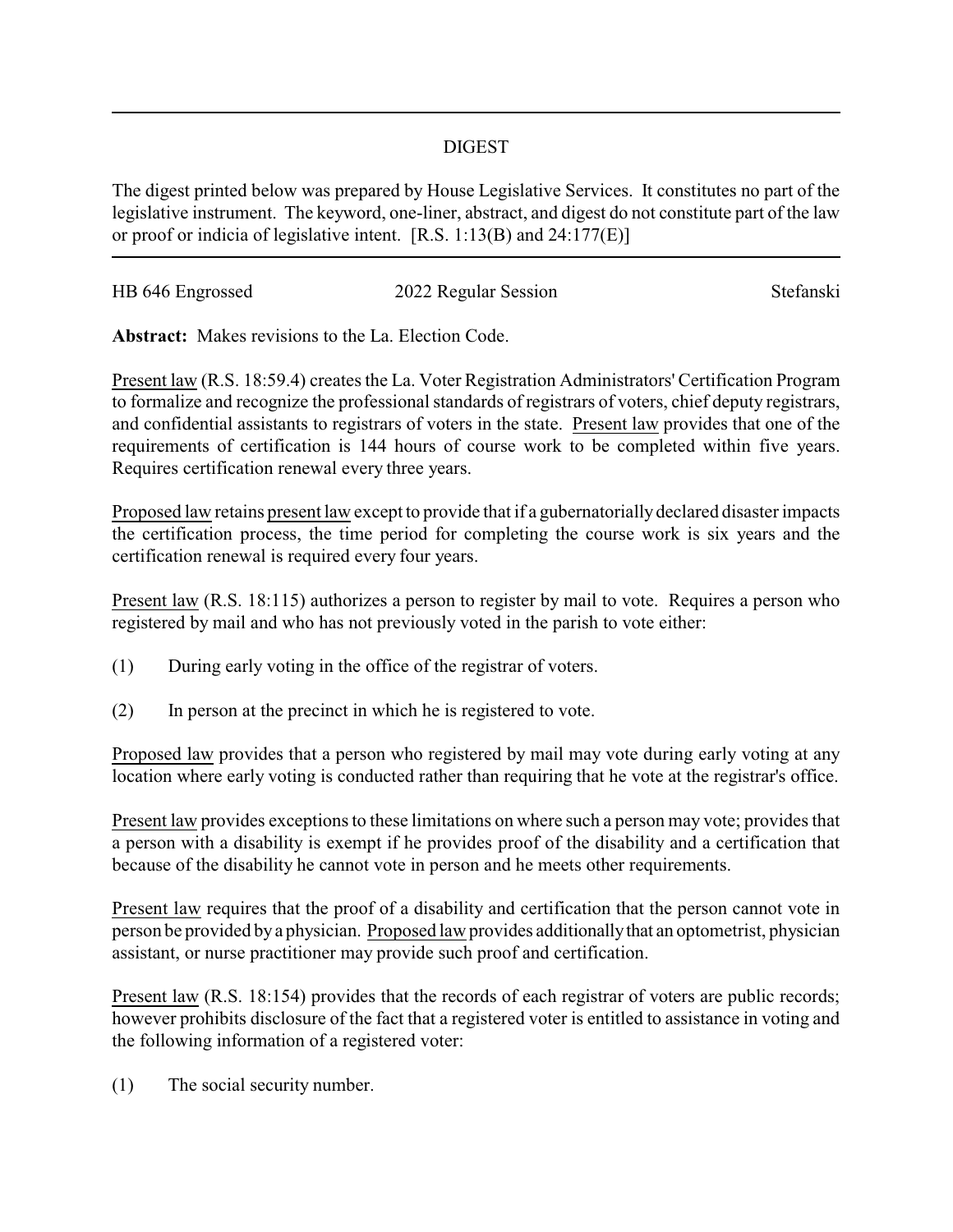- (2) The driver's license number.
- (3) The day and month of the date of birth.
- (4) The mother's maiden name.
- (5) The electronic mail address, except a registered voter who has qualified as a candidate for public office.
- (6) The short message service number.

Present law provides exceptions to the prohibition on the disclosure of such information. One such exception authorizes disclosure of the email address of a candidate to the Bd. of Ethics so that the board can contact the candidate about campaign finance reporting.

Proposed law further authorizes the board to contact candidates regarding the Code of Governmental Ethics.

Proposed law provides an additional exception; authorizes the Dept. of State or registrar of voters to transmit the full date of birth and mother's maiden name of a registered voter to the La. Dept. of Health to amend the voter's birth certificate.

Present law specifically prohibits disclosing the name and address of a law enforcement officer if he is engaging in hazardous activities to the extent that it is necessary for his name and address to be kept confidential. However, present law authorizes the disclosure of names and addresses of such officers on a general list.

Proposed law removes the general list exception to the prohibition.

Present law (R.S. 18:423) creates a board of election supervisors for each parish to supervise the preparation for and the conduct of all elections held in the parish. Provides that the board is comprised of the registrar of voters, the clerk of court, the chairman of the parish executive committee of each recognized political party or his designee who shall be a member of the parish executive committee of the same recognized political party, and one member appointed by the governor.

Proposed law authorizes each person appointing or designating a member to serve on the board to appoint or designate an alternate appointee or designee if the appointee or designee cannot serve.

Present law provides that each member of the parish board of election supervisors shall receive \$50 for each day, not to exceed six days, spent preparing for and supervising an election; provides that for a presidential or regularly scheduled congressional general election, the members receive compensation for seven days.

Proposed law makes the provision for seven days of compensation applicable to regularly scheduled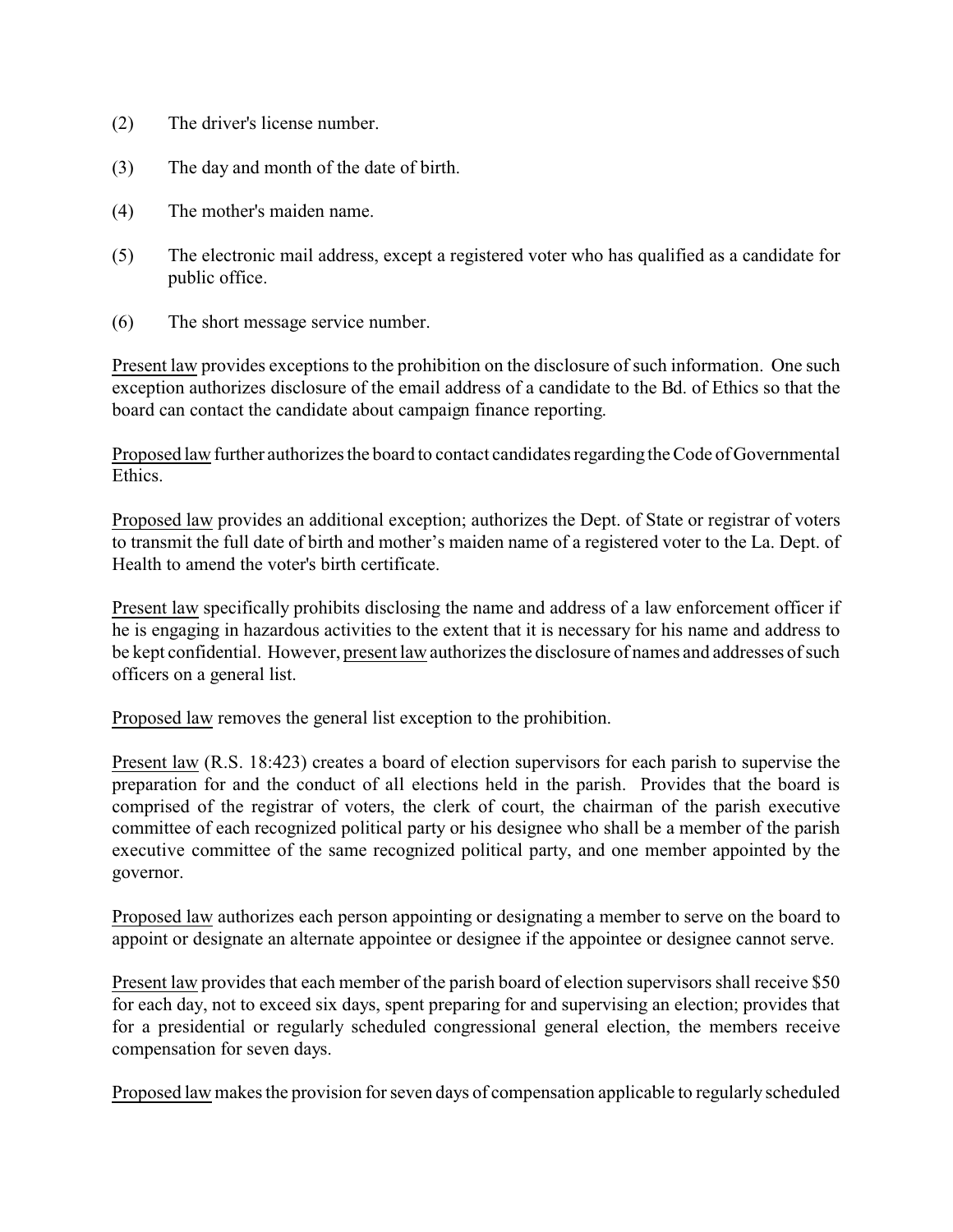congressional *primary* elections as well. Provides that the limits on the number of days a member may be compensated applies collectively to each position on the board, regardless of the designees or alternate appointees or designees that serve in the position.

Present law (R.S. 18:433) requires the clerk of court to conduct a course of instruction for commissioners-in-charge during the period beginning Aug. 1st through the end of Dec. of each year.

Proposed law provides that the clerk of court has until Jan. 31st to conduct the course if a gubernatorially declared state of emergency occurs during the otherwise required period.

Present law (R.S. 18: 602, 604, 621, 1278, 1279, and 1307) provides for special elections to fill vacancies in various elective offices and for recall elections. Provides that the governor or a local governing authority issue a proclamation calling such a special election. Requires that the proclamation be published in the official journal of each parish in which the election is to be held.

Proposed law provides that the secretary of state, rather than the governor, is responsible for publishing the proclamation in the appropriate official journals if the governor issued the proclamation.

Present law (R.S. 18:1300.2) provides a process for citizens to petition for an election to recall a public officer. Provides that the petition is considered filed when it is received in the office of the secretary of state, or at the time it is postmarked by the U.S. Postal Service or is receipted on a return receipt request form.

Proposed law removes provisions for considering postmark or return receipt dates as the date of filing; provides that the petition is filed when it is received by the secretaryof state. Further provides that upon receipt of the petition, the secretary of state shall produce a report of the number of qualified electors in the jurisdiction of the office being recalled and shall notify the registrar of voters of the number of qualified electors for issuance of the certification. (Present law requires the registrar to certify various information regarding the petition, including the number of qualified electors who signed the petition.)

Present law (R.S. 18:1306) requires the secretary of state to prepare absentee by mail ballot envelopes, instructions, certificates, and other balloting paraphernalia, subject to approval of the attorney general as to content.

Proposed law provides that the specifications of the absentee by mail ballot envelopes shall be determined by the secretary of state.

Present law (R.S. 18:1308) provides relative to voting by mail and by electronic transmission of ballots. Provides relative to the duties of the secretary of state regarding such voting, including a requirement that he take all actions reasonably necessary to allow registered voters who are unable to vote during early voting or at the polling place on election day due to out-of-state work responsibilities relating to a declared emergency to vote.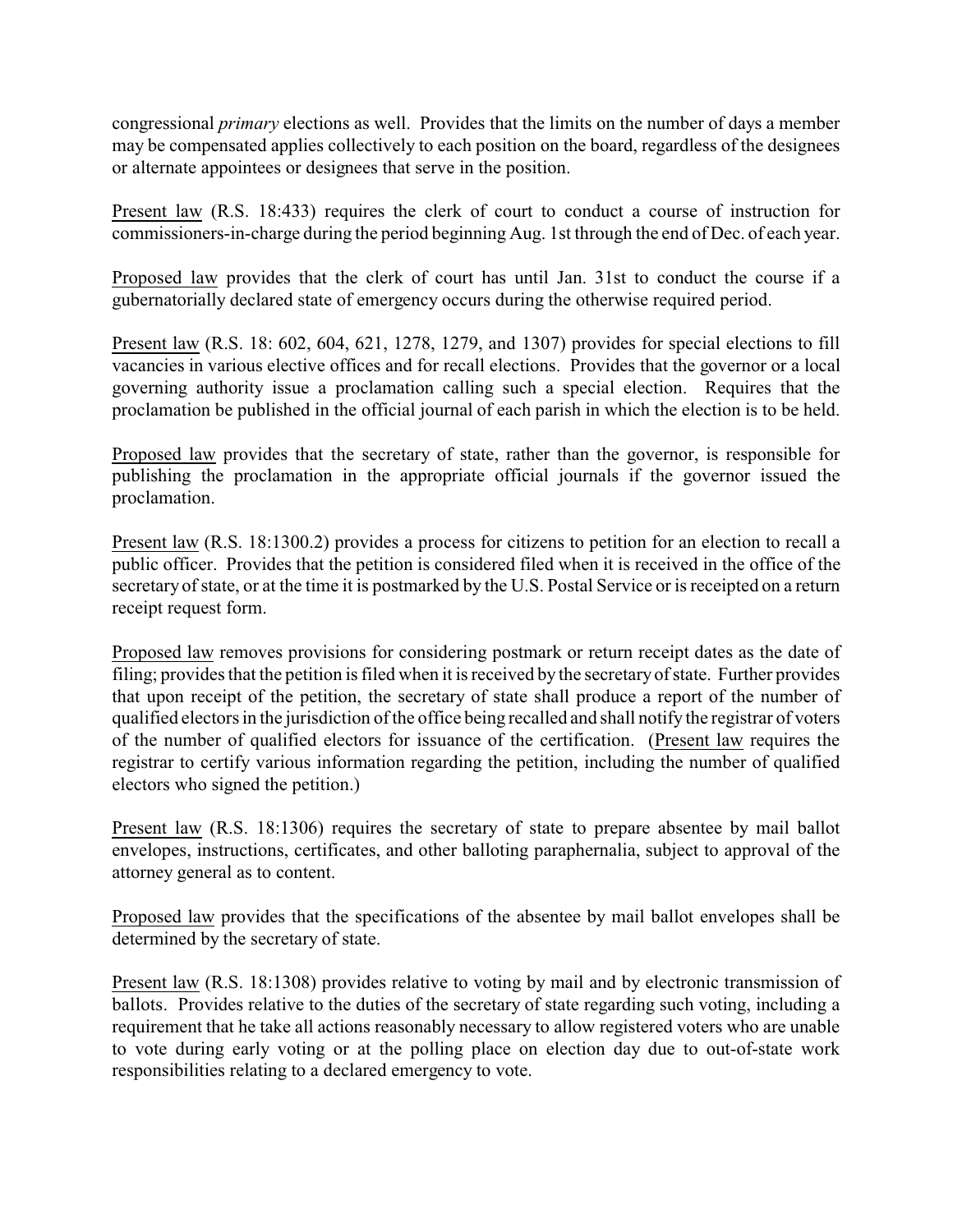Proposed law retains present law and expands the duty of the secretary of state to include voters who are out of their home *parish* due to work responsibilities relating to a declared emergency.

Present law (R.S. 18:1309) provides relative to early voting, including provisions for utilizing commissioners selected and trained by the registrar of voters.

Proposed law for an election within one year of a declared emergency, authorizes a registrar of voters who determines that there is a parishwide shortage of early voting commissioners because a significant number of early voting commissioners have been temporarily displaced due to the declared emergency to send a request to the secretary of state for additional early voting commissioners from other parishes. Provides that the secretary of state shall approve the request if he determines that there is a need for additional early voting commissioners and that the allocation of additional commissioners is feasible. Provides otherwise with respect to such commissioners. Provides that they may be reimbursed for travel expenses if reimbursement is approved by the secretary of state.

Present law (R.S. 18:1313 and 1313.1) provides relative to the tabulation of absentee by mail and early voting ballots.

Proposed law removes a requirement that the results of such tabulation be announced in the order the offices and candidates and propositions are listed on the ballot. Adds a requirement that the results be posted at the location where the tabulation was conducted and at the registrar's office.

Present law provides for recounts, upon request by a candidate, of absentee by mail and early voting ballots.

Proposed law requires that the registrar preserve such ballots and prohibit their inspection until they have been recounted.

Present law (R.S. 18:1371) provides that the secretary of state shall contract for the delivery to the voting precincts of the machines and other election equipment and supplies for which he is responsible and for their return to the storage warehouses.

Proposed law retains present law and provides that the secretary of state may also contract for delivery early voting machines and equipment in parishes that have three or more early voting locations.

Present law (R.S. 18:1511.3) provides that the Supervisory Committee on Campaign Finance Disclosure shall notify certain candidates of the deadline to submit the annual report as provided in R.S. 18:1491.6(E) and 18:1495.4(E) and of the information required in the report. Further provides that each notice shall be mailed at least 30 days prior to the date the report is due.

Proposed law retains present law and provides that such notice may be mailed or sent via electronic mail.